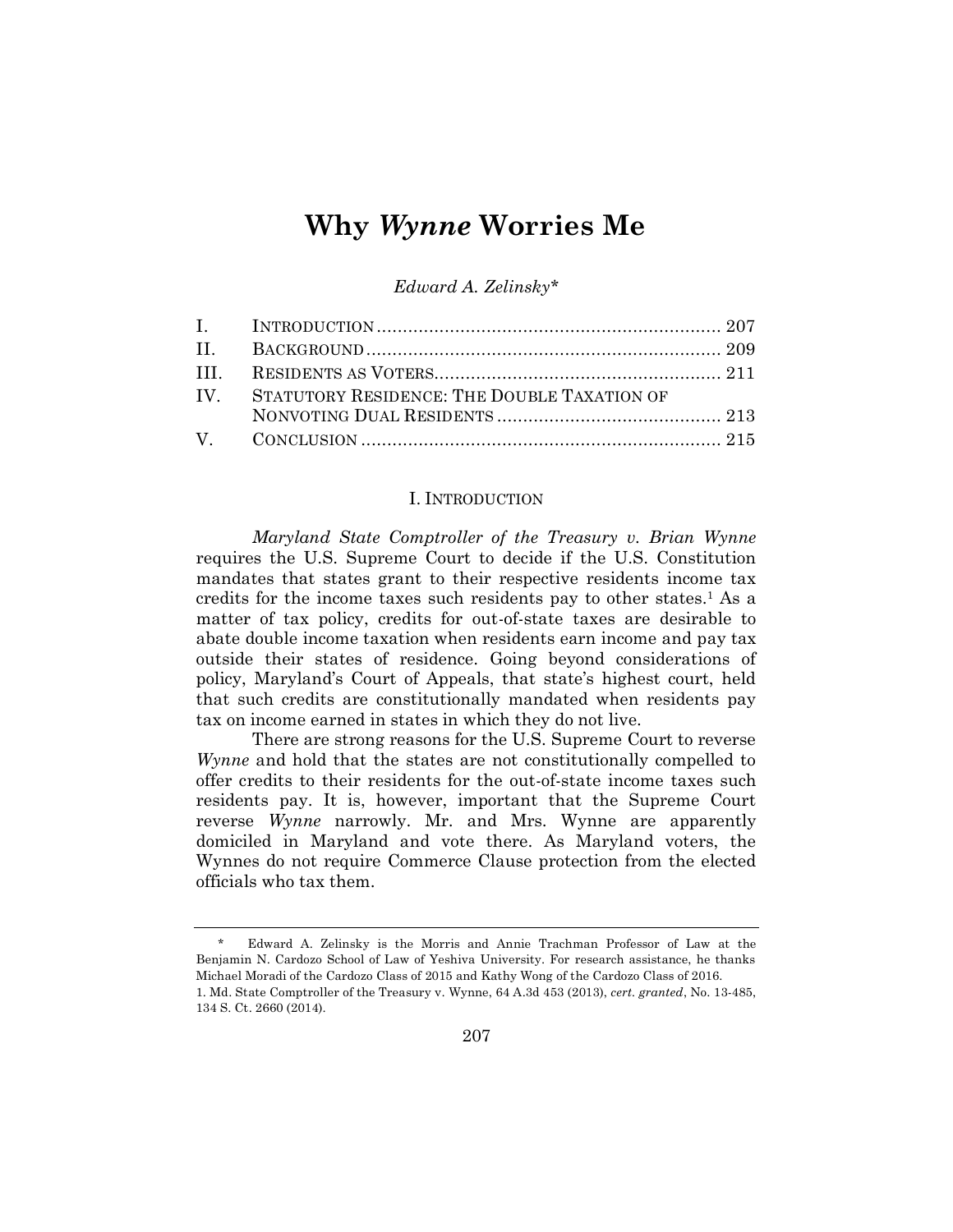*Wynne* worries me because of the possibility that, in overturning *Wynne,* the U.S. Supreme Court could make it unnecessarily difficult for the Court to decide a future case addressing the double state taxation of dual residents. An unqualified declaration in *Wynne* that residents never need Commerce Clause protection would go too far. Nonvoting statutory residents present a different constitutional issue than do voting residents like the Wynnes*.*

In contrast to the Wynnes' situation, most states today also impose resident income taxes on nonvoters who are not domiciled in the taxing state. Such statutory residents do require Commerce Clause protection as they are taxed as residents on their worldwide incomes without possessing the right to vote in the states taxing them. The upshot of the states' statutory residence laws is often double income taxation as dual residents are taxed on their worldwide incomes both by the state in which they are domiciled and vote and by a second state which taxes them as statutory residents but does not let them vote since they are not domiciled there.

The Supreme Court in *Wynne* need not decide the constitutional protections nonvoting statutory residents should receive from double state income taxation. The Wynnes are domiciliary, not statutory, residents of Maryland. However, the Court should not complicate its future course by making the sweeping statements urged by Maryland and its *Wynne* amici. Maryland and its amici contend that residents never need Commerce Clause protection from the states taxing them on their global incomes.

For residents such as the Wynnes, who are domiciled in Maryland, the statements of Maryland and its *Wynne* amici are correct—the Wynnes need no Commerce Clause protection from the Maryland officials chosen through elections in which the Wynnes vote. However, the same is not true for nonvoting statutory residents who do not pick the officials in the second state taxing them as residents on their worldwide incomes. The Court should decide *Wynne* in a fashion which permits the Court in the future to consider Commerce Clause protections to shield a nonvoting statutory resident from double state income taxation by both the state in which he is domiciled and votes and the second state which also deems him to be a resident for income tax purposes based on statutory criteria.

To date, the Court has been unwilling to protect dual residents from double taxation. The Court should reverse the decision of the Maryland Court of Appeals in *Wynne*, but in a fashion which does not impair the Court's ability to revisit its choices when it confronts a Commerce Clause challenge by a nonvoting statutory resident to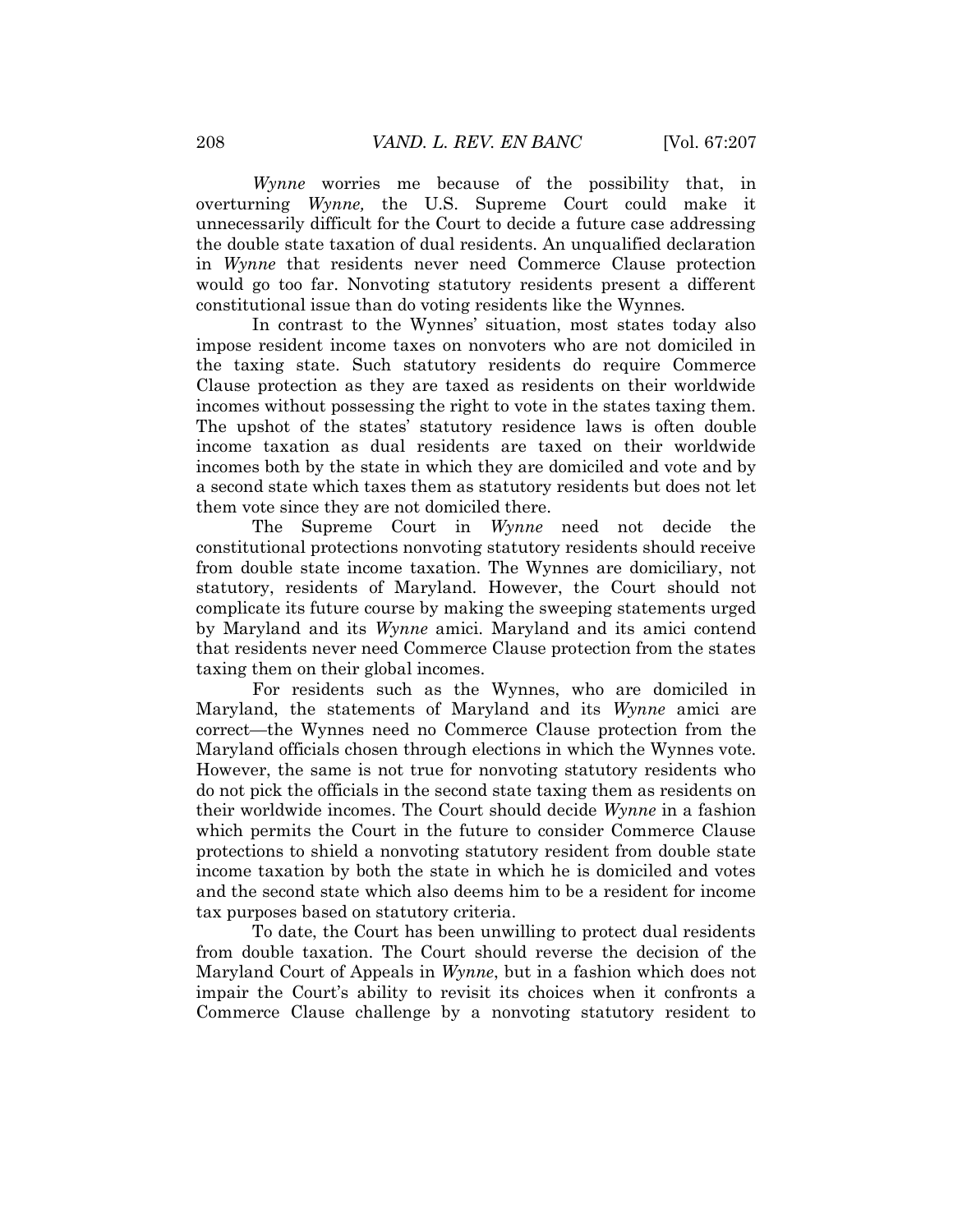income taxes imposed on him by a state in which he is not domiciled and in which he does not vote.

#### II. BACKGROUND<sup>2</sup>

Maryland, like other states, taxes its residents on their worldwide incomes. Maryland, also like other states, grants its residents a tax credit against their Maryland state income taxes for the income taxes such Maryland residents pay to other states for income earned in those other states. Besides the state income tax, Maryland law imposes for each Maryland county a tax on the county's residents' global incomes. Unlike the state income tax, the county income tax Maryland residents pay to the counties in which they live does not grant a credit for out-of-state income taxes paid on income earned outside of Maryland.

Mr. and Mrs. Wynne claim that, under the U.S. Constitution, Maryland must grant to its residents credits against Maryland income taxes for the income taxes such residents pay to other states. Maryland fails this standard since Maryland law, while it provides such credits against the state income tax, does not provide residents with credits against the county income tax for out-of-state taxes.

The Wynnes are apparently domiciled in Maryland and presumably vote there. *Wynne* raises no issue of double taxation since no state besides Maryland claims to tax Mr. and Mrs. Wynne as residents taxable on their worldwide income.

Many states (including Maryland) tax individuals who are not domiciled within the state as residents because such individuals trigger specified statutory criteria.<sup>3</sup> Typically, an individual can be deemed to be a statutory resident of a second state for income tax purposes because he maintains a home (such as a vacation place) in the state and/or spends some specified number of days in-state. Maryland, for example, taxes an individual domiciled elsewhere as a Maryland resident if he "maintain[s] a place of abode" in Maryland "for more than 6 months of the taxable year." <sup>4</sup> Thus, an individual who lives in Manhattan but keeps a permanent second home at the Maryland shore may be taxed on his worldwide income both by New

<sup>2.</sup> For more detailed background on *Wynne*, see Edward A. Zelinsky, Wynne *and the Double Taxation of Dual Residents*, 73 ST. TAX NOTES 259, 260–62 (2014).

<sup>3.</sup> *See* Edward A. Zelinsky, *Apportioning State Personal Income Taxes to Eliminate the Double Taxation of Dual Residents: Thoughts Provoked by the Proposed Minnesota Snowbird Tax*, 15 FLA. TAX REV. 533, 542–46 (2014) (discussing different states' statutory residence requirements).

<sup>4.</sup> MD. CODE ANN., TAX-GEN. § 10-101(k)(1)(i)(2) (2009).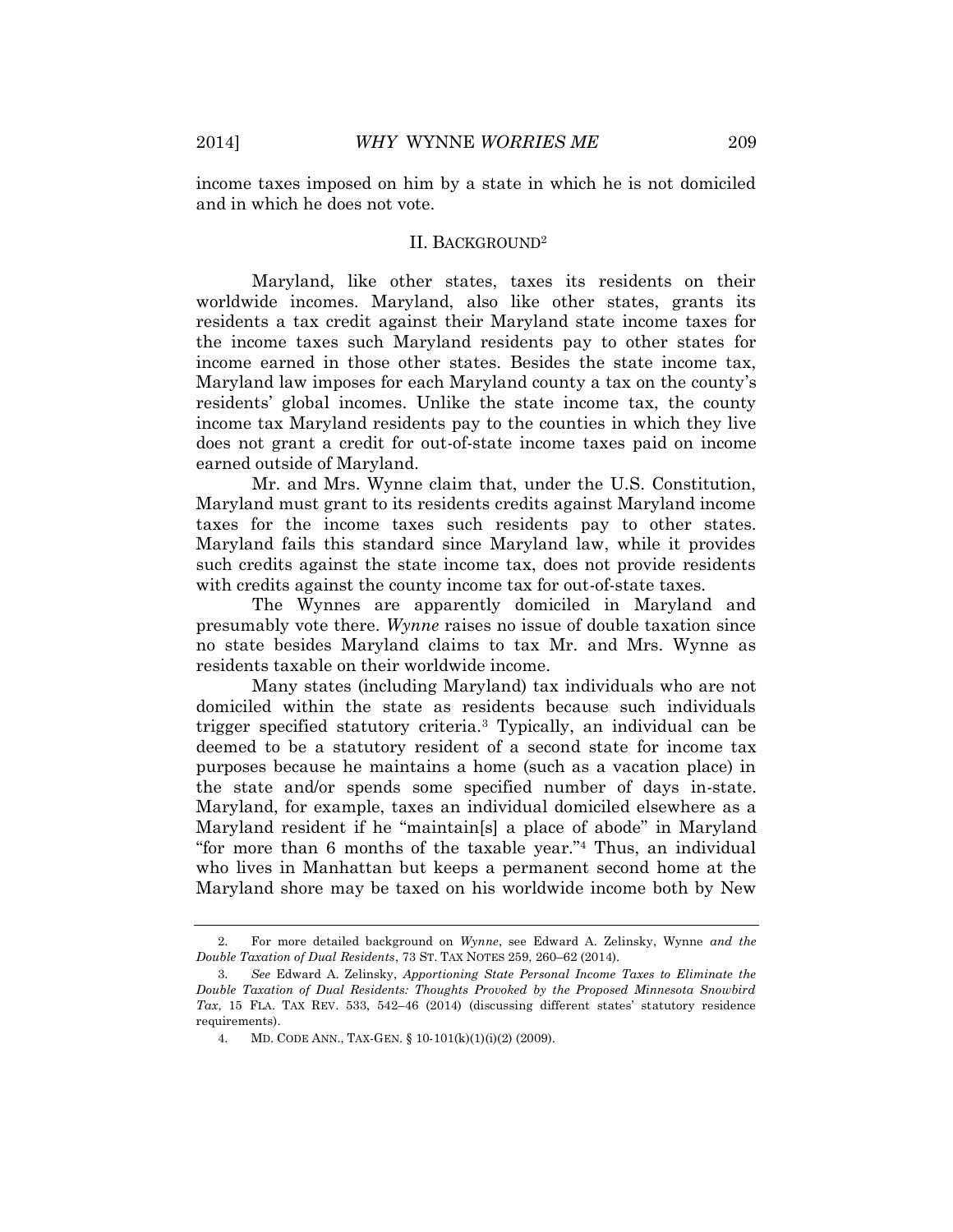York, where he is domiciled, and by Maryland, because he "maintain[s] a place of abode" there for over 6 months in the year. For income tax purposes, this dual resident is subject to double taxation of his worldwide income by two states—his state of domicile (New York) and his state of statutory residence (Maryland). However, he only votes in one of these states, the state of domicile.<sup>5</sup> This dual resident has no right to vote in the second state, the state of statutory residence, since he is not domiciled there.

As an example of double taxation caused by statutory residence laws, consider the case of Lucio and Joan Noto, <sup>6</sup> who maintain homes in Greenwich, Connecticut and in East Hampton, New York. For state income tax purposes, the Notos are residents of both Connecticut, where they are domiciled (and presumably vote), and of New York, where they spend at least 183 days annually. Both New York and Connecticut taxed the Notos on their global income without providing a credit for the income tax levied by the other. Consequently, the Notos, as dual residents of both the Empire State and the Nutmeg State, paid double state income taxes. *Wynne* does not present such a situation of dual residents being double taxed. However, as I discuss *infra*, there is a danger that the U.S. Supreme Court could decide *Wynne* in a fashion which makes it unnecessarily difficult for the Court to decide a future case addressing the double taxation of dual residents like the Notos.

In *Cory v. White*, the Supreme Court held that the double taxation of dual residents did not violate the U.S. Constitution.<sup>7</sup> Dissenting in that case, <sup>8</sup> Justice Powell (joined by Justices Marshall and Stevens) argued "that multiple taxation on the basis of domicile" is unconstitutional as such multiple taxation is "incompatible with the structure of our federal system." To give relief from double taxation to dual residents like Mr. and Mrs. Noto, the U.S. Supreme Court would need to turn this dissenting view into constitutional law.

<sup>5.</sup> Reeder v. Bd. of Supervisors, 269 Md. 261, 266 (1973) ("For election law purposes 'resident' means a domiciliary." (internal citations and quotation marks omitted)). In restricting the right to vote to individuals domiciled in the state, Maryland's law follows that of the other states. *See, e.g.*, *In re* November 2, 2010 Gen. Election for Office of Mayor, 423 N.J. Super. 190, 207 (N.J. Super. Ct. App. Div. 2011) ("The permanent home of a person is considered his domicile and the place of his domicile determines his right to vote."). Statutory residents are not entitled to vote since they are domiciled elsewhere—even though they pay tax as statutory residents on their worldwide incomes.

<sup>6.</sup> Noto v. N.Y. State Dept. of Taxation & Fin., No. 03392/2010, 2014 N.Y. Misc. LEXIS 1008 (N.Y. Sup. Ct. Mar. 3, 2014).

<sup>7.</sup> 457 U.S. 85, 89 (1982).

<sup>8.</sup> *Id*. at 97 (Powell, J., dissenting).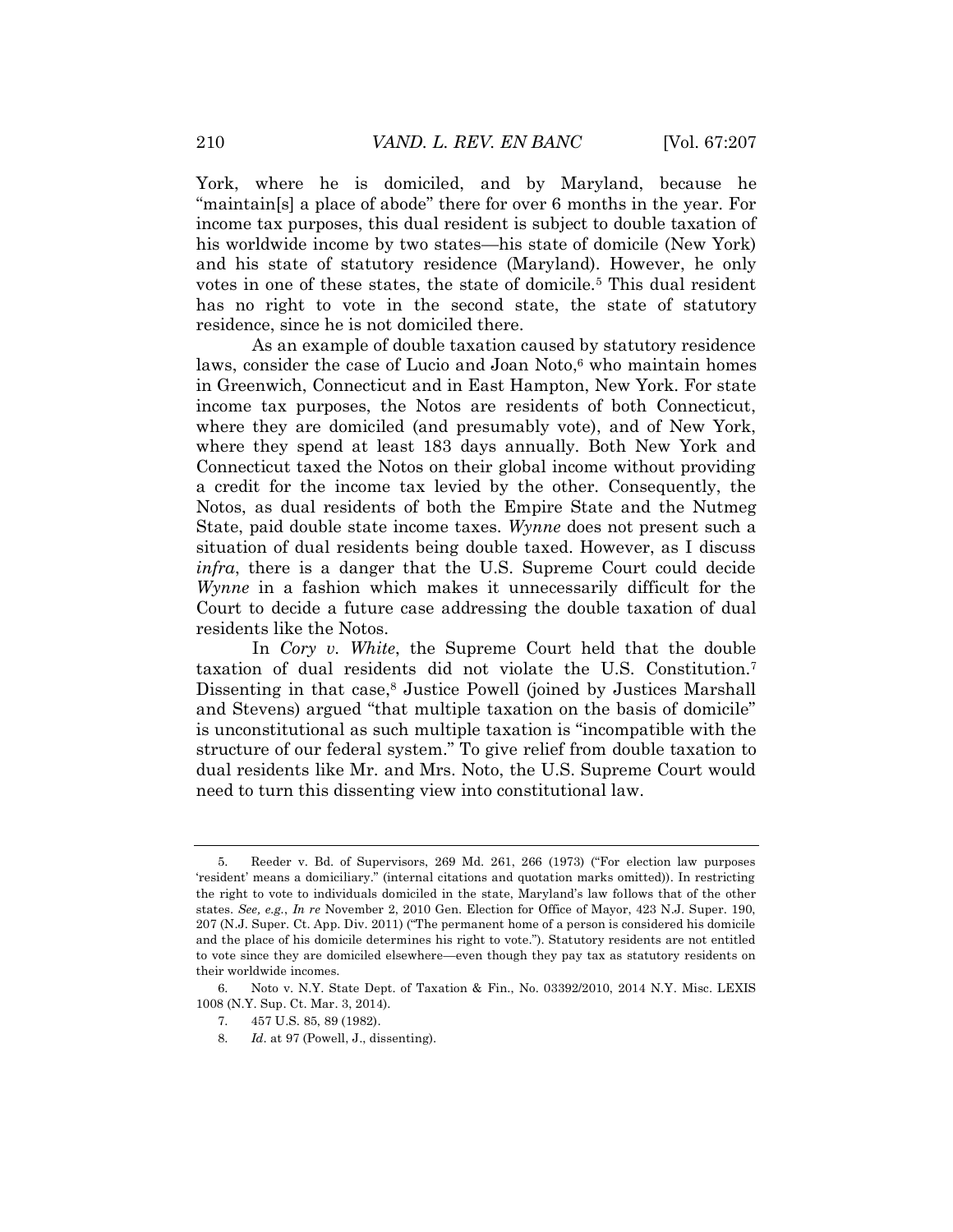In deciding *Wynne*, Maryland's Court of Appeals held that Maryland's failure to provide a credit against the county income tax violates the strictures of the dormant Commerce Clause, including the requirement that state taxes not discriminate against interstate commerce:

[T]he failure to provide a credit against the county tax in this case penalizes investment in a Maryland entity that earns income out-of-state: an investment in such a venture incurs both out-of-state taxes and the Maryland county tax on the same income; a similar venture that does all its business in Maryland incurs only the county tax.<sup>9</sup>

#### III. RESIDENTS AS VOTERS

In contrast to the opinion of Maryland's Court of Appeals, the U.S. Supreme Court is being advised by Maryland and Maryland's amici, including the U.S. Solicitor General, that the Wynnes do not require Commerce Clause protection from the residence-based income taxation Maryland imposes upon them because the Wynnes are Maryland voters. On the facts of *Wynne*, this is correct. But Maryland and most other states also tax, as residents, nonvoters like the Notos who trigger statutory tests short of domicile. As nonvoters, these statutory residents do require constitutional protection against double state income taxation.

Maryland's *Wynne* brief<sup>10</sup> vigorously and unreservedly defends the state's ability to tax residents' worldwide incomes since such residents vote for the state officials who levy such residence-based taxes:

If Maryland residents think that the State is taxing them too onerously, they can give direct effect to their views by voting for various forms of lower taxes, including more generous credits for out-of-state tax payments.<sup>11</sup>

. . . .

<sup>9.</sup> Md. State Comptroller of the Treasury v. Wynne, 64 A.3d 453, 470 (Md. 2013). For a contrary view, see Zelinsky, *supra* note 2, at 263–65. I argue that the dormant Commerce Clause doctrine of tax nondiscrimination is incoherent and should not be extended in *Wynne.* This differs from the argument that the dormant Commerce Clause should be abandoned altogether. Unlike those who would jettison the dormant Commerce Clause in its entirety, I conclude that there is continuing validity to the dormant Commerce Clause tax notions of nexus and apportionment. Edward A. Zelinsky, *Rethinking Tax Nexus and Apportionment: Voice, Exit and the Dormant Commerce Clause,* 28 VA. TAX REV. 1, 2–6 (2008) [hereinafter Zelinsky, *Rethinking*]. It is only the dormant Commerce Clause test of tax nondiscrimination that I would eliminate. For an overview of the dormant Commerce Clause as it pertains to state taxation, see WALTER HELLERSTEIN, KIRK J. STARK, JOHN A. SWAIN & JOAN M. YOUNGMAN, STATE AND LOCAL TAXATION: CASES AND MATERIALS 115–202 (10th ed. 2014).

<sup>10.</sup> Brief for the Petitioner, Md. State Comptroller of the Treasury v. Wynne, No. 13-485 (July 29, 2014), 2014 U.S. S. Ct. Briefs LEXIS 2671.

<sup>11</sup>*. Id.* at \*24–25.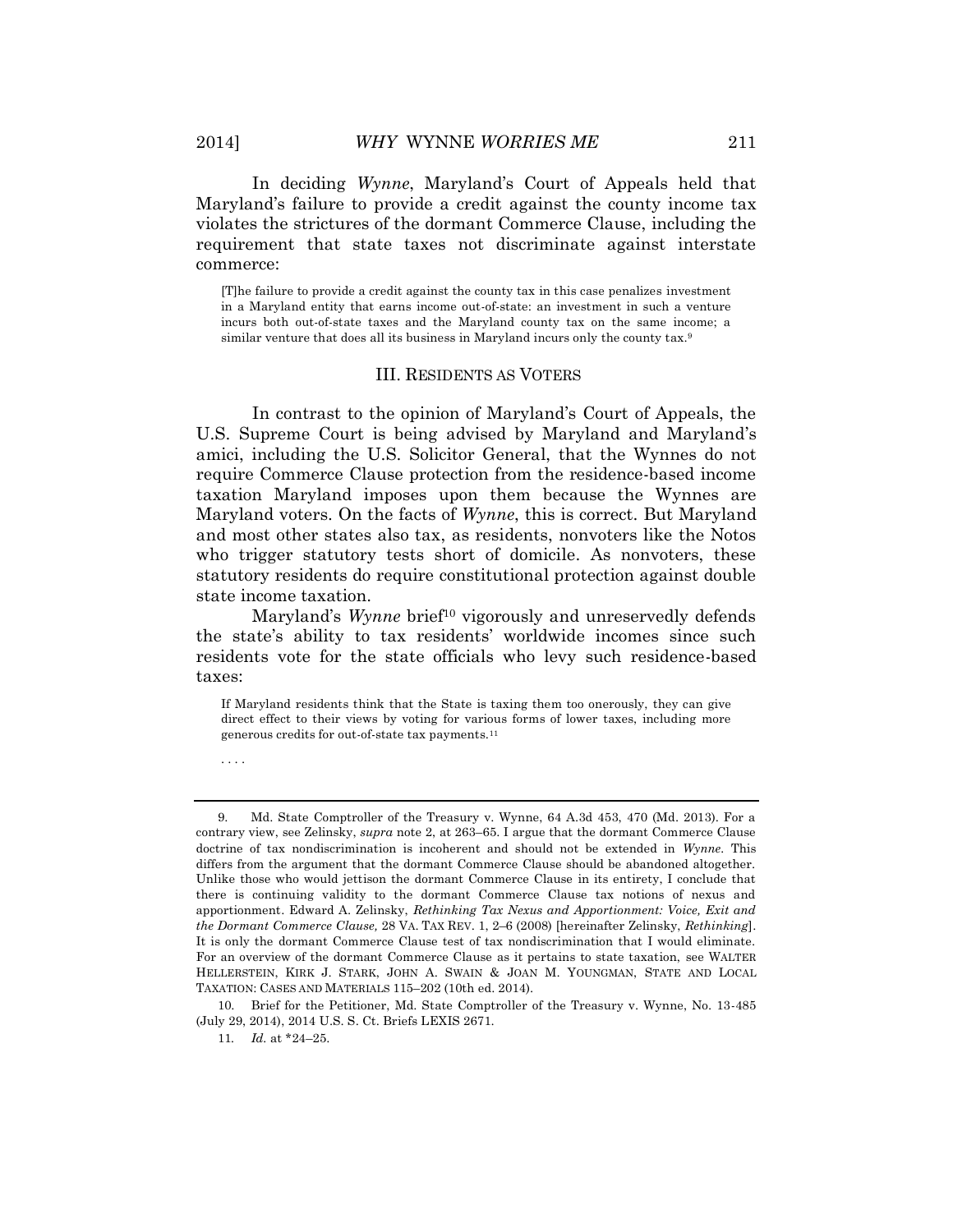Maryland resident taxpayers are fully entitled to participate in the give-and-take of Maryland's political process, and Maryland residents who are dissatisfied with the State's tax policies can vote for different ones.<sup>12</sup>

In his brief,<sup>13</sup> the U.S. Solicitor General similarly argues that residents like the Wynnes do not need constitutional protection from residence-based state income taxes because they vote for the Governor and legislators who impose those taxes:

A State's taxation of its own residents' income is structurally limited by the political will of those residents . . . . 14

. . . .

[B]ecause States are politically accountable to their own residents, the constitutional limitation that respondents advocate is unnecessary to prevent state overreaching in the sphere of individual income taxation.<sup>15</sup>

So too the other amici in *Wynne* emphasize the right of residents to vote for the officials who impose taxes upon them. In support of the State of Maryland, the *Wynne* brief of the Multistate Tax Commission<sup>16</sup> highlights "the right of residents to participate in the democratic process as citizens in determining how much tax they will pay and how those tax dollars will be spent."<sup>17</sup>

Similarly, the amicus brief filed by eight organizations, including the International Municipal Lawyers Association, the National League of Cities, the U.S. Conference of Mayors and the National Conference of State Legislatures argues that residents, as voters, do not require constitutional protection from states' residencebased tax policies:<sup>18</sup>

<sup>12.</sup> *Id.* at \*42; *see also id.* at \*12 (noting "the ability of Maryland residents to exercise their political power to change unpopular tax policies."); *id.* at \*16 ("[I]f Maryland residents are displeased with their taxes, they . . . have the political capacity, as eligible Maryland voters, to press for changes to the State's tax laws."); *id.* at \*17 ("[R]esidents have the political capacity to redress unwanted taxation at the ballot box.").

<sup>13.</sup> Brief for the United States as Amicus Curiae Supporting Petitioner, Md. State Comptroller of the Treasury v. Wynne, No. 13-485 (August 1, 2014), 2014 U.S. S. Ct. Briefs LEXIS 2685.

<sup>14.</sup> *Id.* at \*7.

<sup>15.</sup> *Id.* at \*15; *see also id.* at \*19 ("The residents of a State may democratically decide—as States since the founding era have decided—that the fairest way to distribute all or some of their joint financial burden is through a tax proportioned to income.").

<sup>16.</sup> Brief of Multistate Tax Comm'n as Amicus Curiae in Support of Petitioner, Md. State Comptroller of the Treasury v. Wynne, No. 13-485 (August 5, 2014), 2014 U.S. S. Ct. Briefs LEXIS 2758.

<sup>17.</sup> *Id.* at \*12.

<sup>18.</sup> Brief for the Int'l Mun. Lawyers Ass'n et al. as Amici Curiae Supporting Petitioner, Md. State Comptroller of the Treasury v. Wynne, No. 13-485 (August 5, 2014), 2014 U.S. S. Ct. Briefs LEXIS 2759.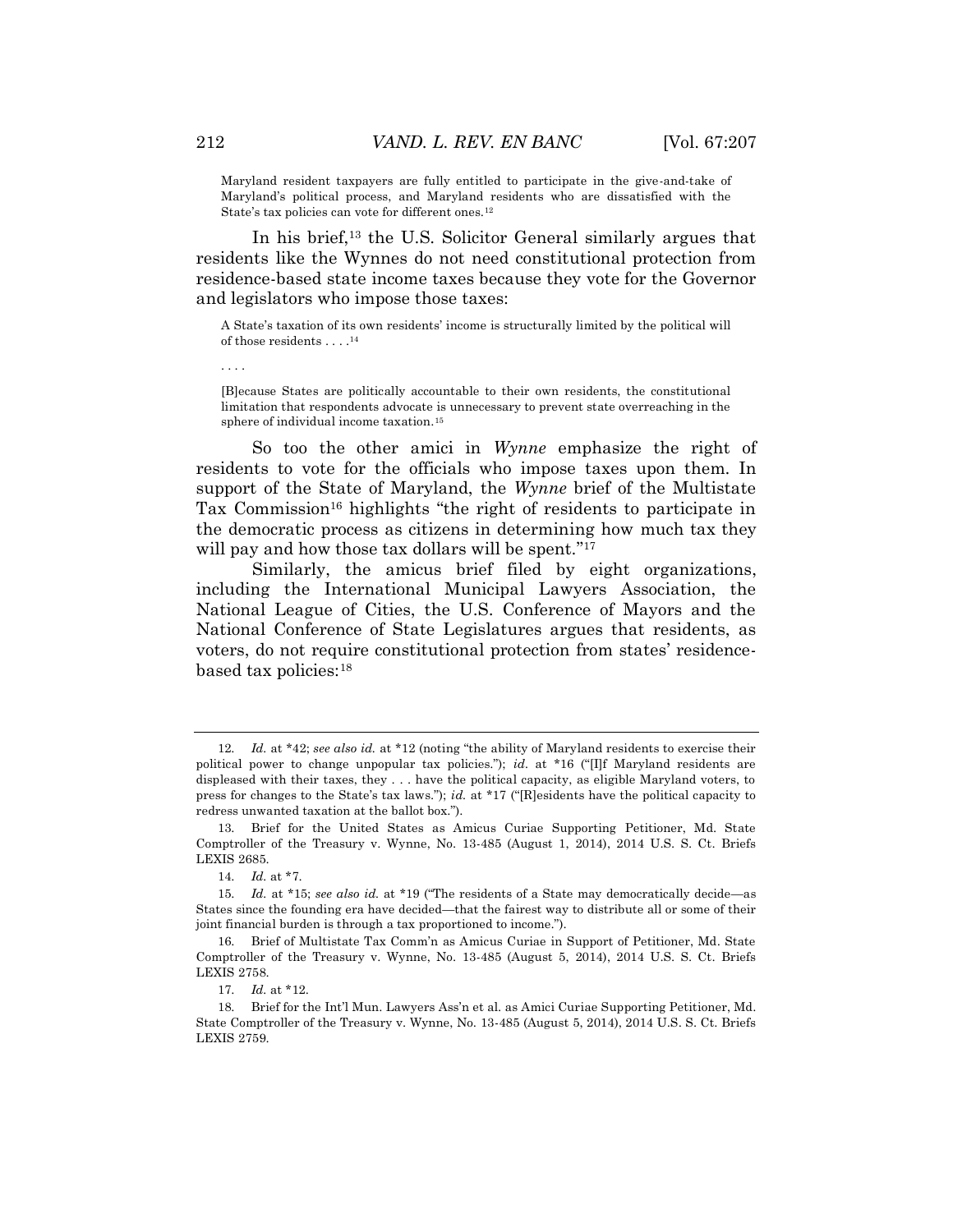Residents also exclusively enjoy one other unique privilege that directly informs the constitutional issues at stake here: Only residents enjoy the right to vote. It is beyond cavil that voting is of the most fundamental significance under our constitutional structure. Unlike non-residents who have no direct say in setting another State's tax policies, residents can vote to change them. Thus, whereas there are structural reasons to be wary of taxes on non-residents, there is no comparable concern regarding policies directed at residents and instead every reason to defer to the political process.<sup>19</sup>

The *Wynne* dissenters in Maryland's Court of Appeals embraced this approach as well. The Wynnes, these dissenters argued, should address their concerns about Maryland taxes to "the elected officials of Howard County and the State" <sup>20</sup> of Maryland. "It is not a purpose of the Commerce Clause to protect state residents from their own state taxes." <sup>21</sup> A state resident is an "insider who presumably is able to complain about and change the tax through the [state] political process." 22

## IV. STATUTORY RESIDENCE: THE DOUBLE TAXATION OF NONVOTING DUAL RESIDENTS

As applied to Mr. and Mrs. Wynne, the analysis advanced by Maryland, its amici and the *Wynne* dissenters in Maryland's Court of Appeals is compelling: the Wynnes, who are domiciled in Maryland and presumably vote there, do not need Commerce Clause protection from the taxation Maryland's elected officials impose upon the Wynnes. As voters, the Wynnes have voice in the political process taxing them.<sup>23</sup> There is no second state taxing the Wynnes as statutory residents. This may lead the Supreme Court to declare, as Maryland and its amici suggest, that the dormant Commerce Clause never protects residents from residence-based state income taxation.

However, such an overly broad statement would be unfortunate because it would preclude Commerce Clause protection from double taxation for nonvoting statutory residents. Statutory residents are typically double taxed by two states, their state of domicile and their

<sup>19.</sup> *Id.* at \*8–9 (internal citations and quotation marks omitted); *see also id.* at \*4 ("[T]he political process provides residents an ample check against erroneous and oppressive taxation[.]" (internal citations and quotation marks omitted)).

<sup>20.</sup> Md. State Comptroller of the Treasury v. Wynne, 64 A.3d 453, 472 (Md. 2013) (Greene, J., dissenting).

<sup>21.</sup> *Id.* (quoting Goldberg v. Sweet, 488 U.S. 252, 266 (1989)) (internal quotation marks omitted).

<sup>22.</sup> *Id.* (alteration in original) (internal quotation marks omitted).

<sup>23.</sup> *See* Zelinsky, *Rethinking, supra* note 9, at 49–50 ("A person subjected to state taxation to which he objects has . . . resort to . . . voice, i.e., recourse to the political process[.]").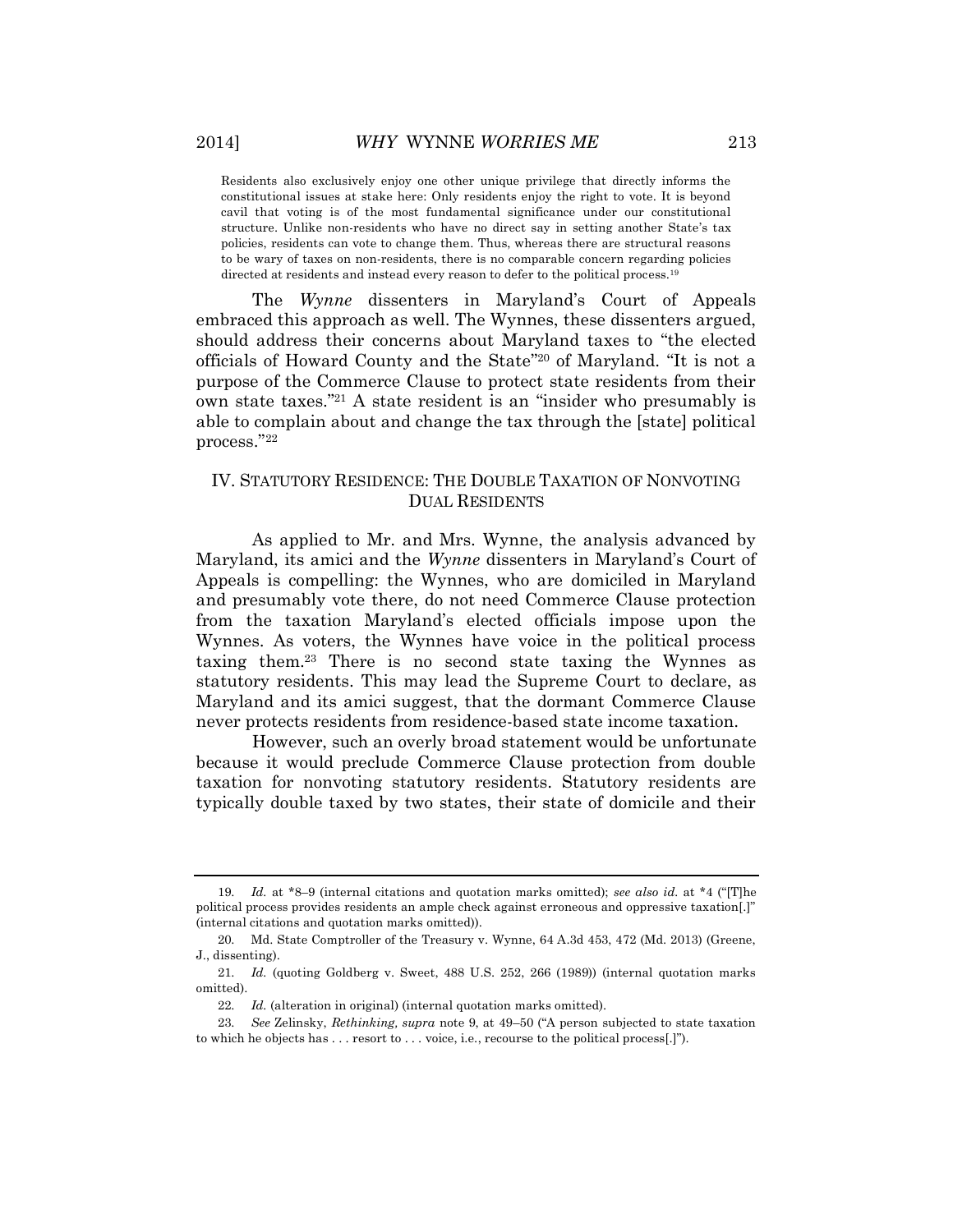state of statutory residence.<sup>24</sup> Statutory residents, unlike domiciliary residents, do not vote and thus do not have voice in the political system of the second state taxing them as residents on their global incomes.<sup>25</sup>

Consider in this context the *Wynne* brief of the State of Maryland.<sup>26</sup> "[B]y definition," Maryland assures the Court, "only one state can impose a valid tax based on residency within its borders."<sup>27</sup> Cases like *Noto*<sup>28</sup> belie these assurances. As discussed *supra*, the Notos were domiciled in Connecticut and paid state income taxes on their global income to the Nutmeg State. New York imposed a second state income tax on the Notos as nonvoting statutory residents of the Empire State. While the Wynnes do not need Commerce Clause protection from double taxation, the Notos do.

Consider as well the *Wynne* brief of the Multistate Tax Commission, <sup>29</sup> which states that "the Wynnes can be legal residents of only one state." <sup>30</sup> Not so. Were the Wynnes to change their lifestyle, for example by buying a second residence in another state, they could, for income tax purposes, be deemed to be residents of two states—as were the Notos, the Tamagnis,<sup>31</sup> and Mrs. Luther.<sup>32</sup>

When it decides *Wynne*, the Court need not revisit *Cory v. White* and address the problem of double taxed dual residents. But the Court should also not create unnecessary barriers to the possible reversal of *Cory* in the future by making the sweeping statements urged by Maryland and its amici. Maryland and its amici suggest that residents never need Commerce Clause protection from the states taxing them on their worldwide incomes. This is not correct. The Wynnes, domiciled in Maryland, need no Commerce Clause protection

26. Brief for the Petitioner, *supra* note 10.

27. *Id.* at \*15.

28. Noto v. N.Y. State Dept. of Taxation & Fin., No. 03392/2010, 2014 N.Y. Misc. LEXIS 1008 (N.Y. Sup. Ct. Mar. 3, 2014).

29. Brief of Multistate Tax Comm'n as Amicus Curiae in Support of Petitioner, *supra* note 16.

30. *Id*. at \*11.

31. *See* Tamagni v. Tax Appeals Tribunal, 695 N.E.2d 1125, 1127–28 (N.Y. 1998) (upholding as constitutional a determination that the Tamagnis, New Jersey domiciliaries, were also residents of New York for purposes of taxation).

32. *See* Luther v. Commissioner, 588 N.W.2d 502, 504 (Minn. 1999) (affirming a tax adjustment from \$23,309 to \$238,101.36 for a Florida domiciliary, based on Minnesotan statutory residence status, against a constitutional challenge).

<sup>24.</sup> Zelinsky, *supra* note 3, at 545–46 ("If an individual triggers [a state's statutory residence test], he will be subject to personal income tax . . . in that state . . . as well as in the state in which he is domiciled . . . .").

<sup>25.</sup> Reeder v. Bd. of Supervisors, 269 Md. 261, 266 (1973) ("For election law purposes 'resident' means a domiciliary.").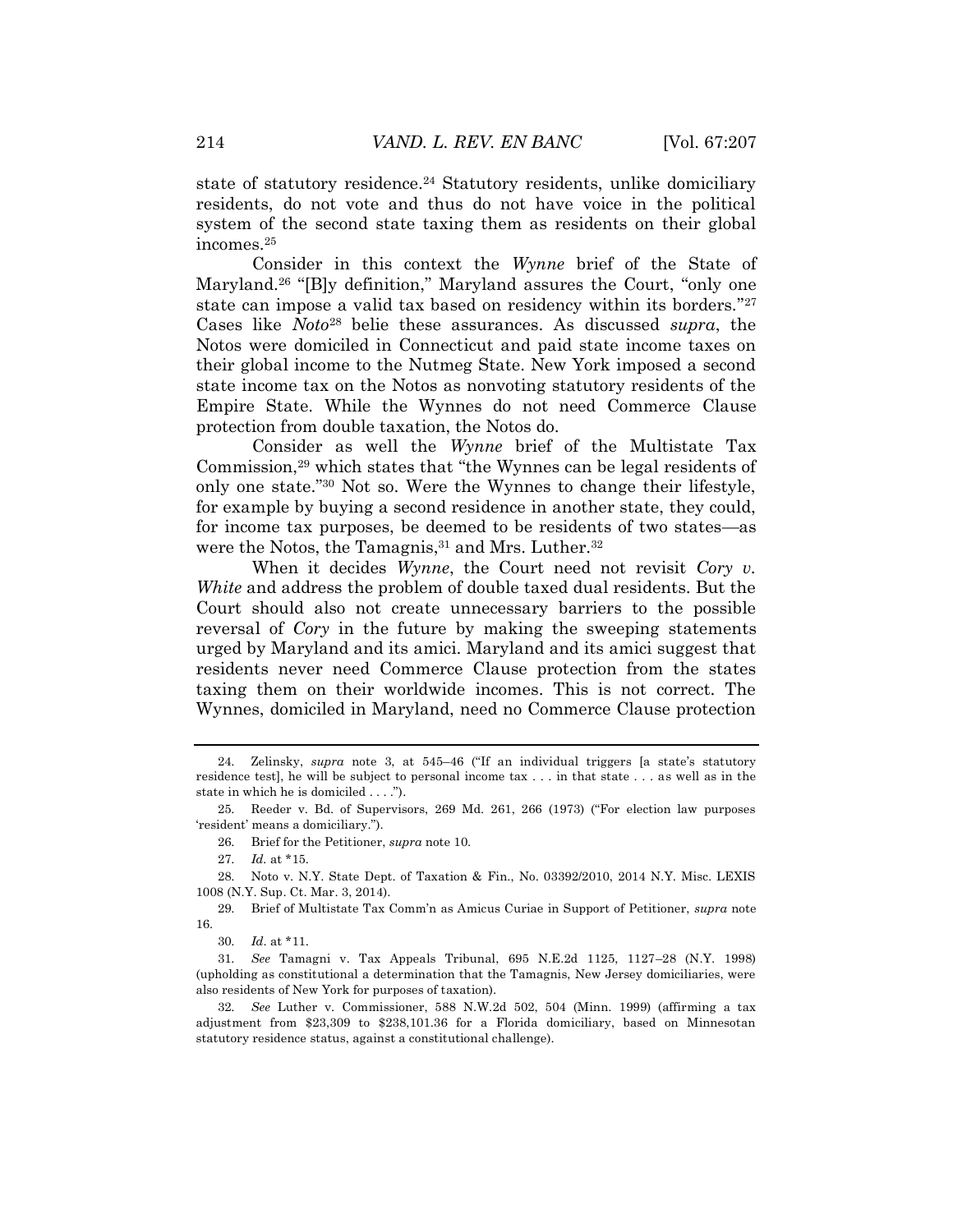from the Maryland officials for whom the Wynnes vote. However, such protection should be extended to nonvoting statutory residents who do not pick the officials in the second state taxing them as residents on their global incomes.

The U.S. Supreme Court last considered the double taxation of dual residents over a generation ago in *Cory v. White*. <sup>33</sup> At that time, six justices concluded that the U.S. Constitution does not preclude the double taxation of dual residents.<sup>34</sup>

The world has changed greatly since then: <sup>35</sup> The double taxation of dual residents, once merely the problem of the ultra-rich,<sup>36</sup> is moving down the income scale as Baby Boomers purchase second homes for retirement and as dual career families balance the demands of work and family by maintaining two homes in different states. States' statutory residence laws tax as residents individuals who are not domiciled in the taxing states and do not vote there. Statutory residence laws typically result in double residence-based taxation by both the taxpayer's state of domicile and the second state of statutory residence.

The Court need not now revisit *Cory v. White* and the issue of double taxed dual residents. By the same token, in reversing the Maryland Court of Appeals in *Wynne*, the Supreme Court need not foreclose the possibility of reconsidering the constitutional status of double taxed dual residents. The Wynnes are domiciled and vote in Maryland. They do not need Commerce Clause protection. However, the same is not true of the Maryland statutory resident who is taxed by officials for whom he does not vote.

### V. CONCLUSION

*Wynne* worries me because of the possibility that the U.S. Supreme Court could make it unnecessarily difficult for the Court to decide a future case addressing the double state taxation of dual residents. The Court should avoid the sweeping statements urged by Maryland and its amici. There are strong arguments for reversing in *Wynne*: Mr. and Mrs. Wynne are domiciled in and vote in Maryland. The Wynnes do not require Commerce Clause protection from the taxes imposed upon them by Maryland's elected officials. While tax

<sup>33.</sup> 457 U.S. 85 (1982).

<sup>34.</sup> *See id.* at 89 ("[I]nconsistent determinations by the courts of two States as to the domicile of a taxpayer do not raise a substantial federal constitutional question.").

<sup>35.</sup> Zelinsky, *supra* note 3, at 556–62.

<sup>36.</sup> The taxpayer in *Cory v. White* was the estate of Howard Hughes. 457 U.S. at 86.